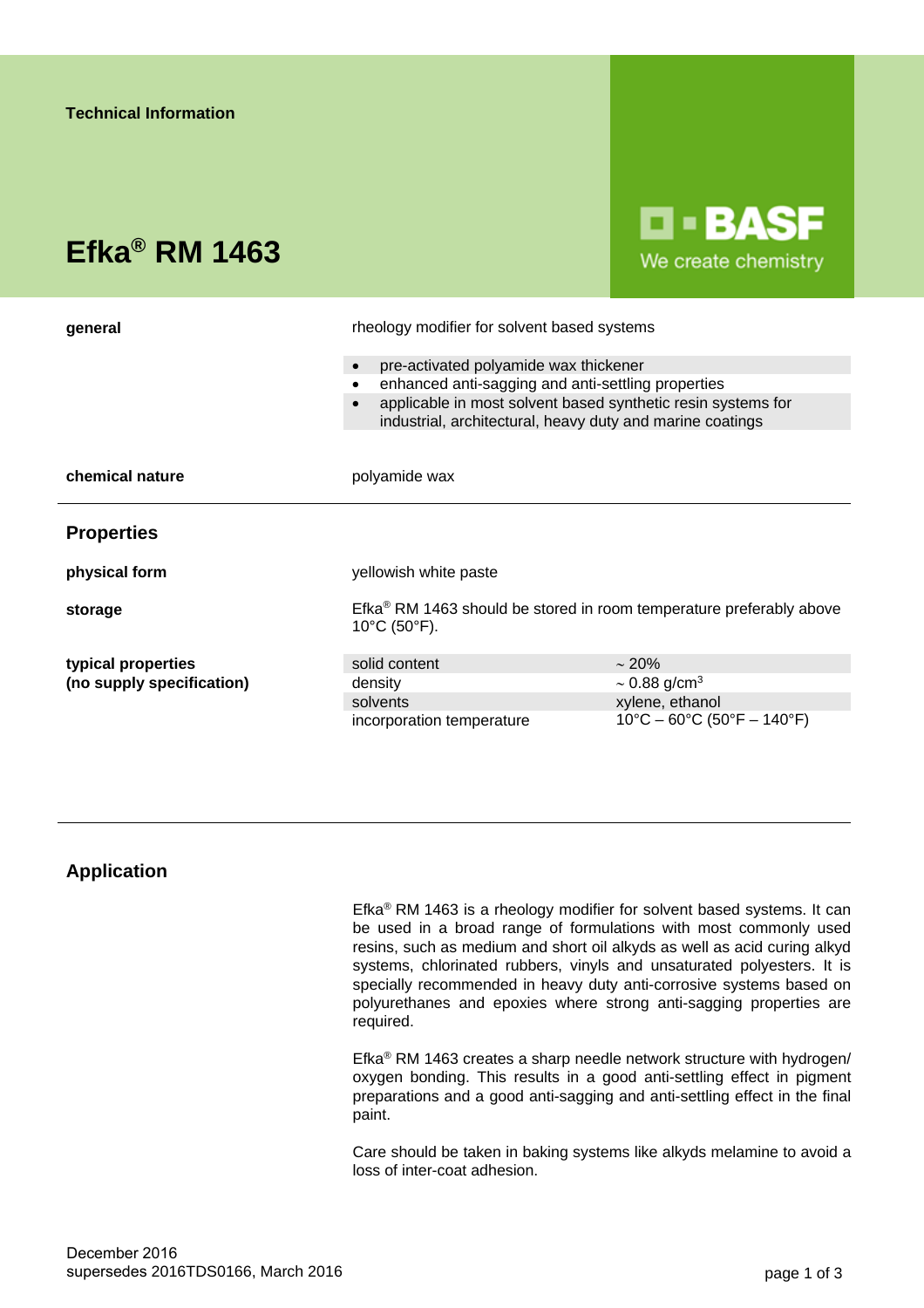**recommended concentrations** For anti-settling: 0.5 – 2.0%

For anti-sagging:  $2.0 - 5.0\%$ 

We recommend to determine the optimum dosage level of Efka® RM 1463 by laboratory trials to achieve the desired performance. Efka RM 1463 is a pre-activated polyamide wax. No heat is required for activation.

Efka® RM 1463 should be added to the final stage of the paint formulation. It is recommended to disperse the additive under moderate shear conditions.

Care should be taken for over-grinding and over-heating as this will break down the sharp needle network structure.